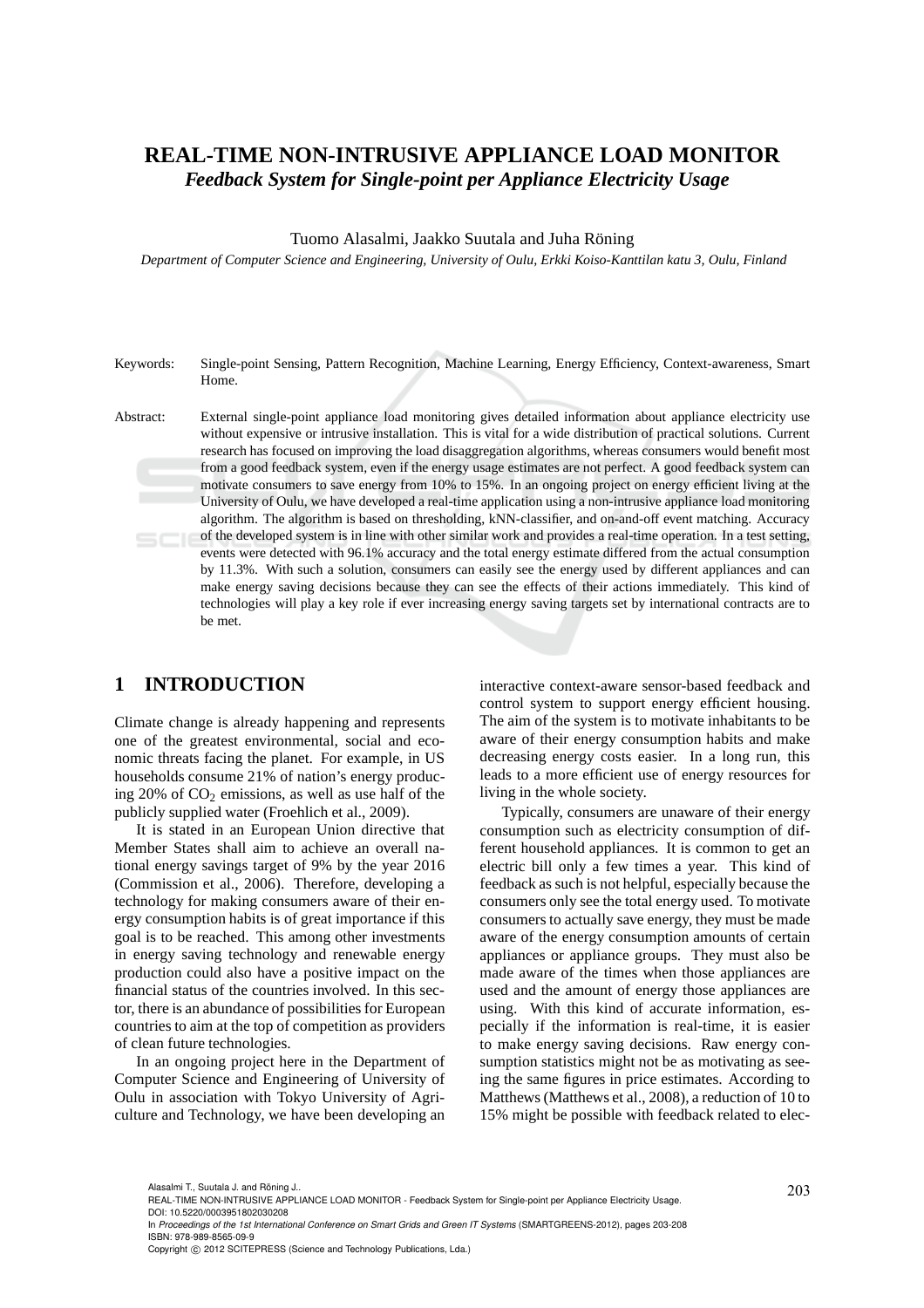tricity consumption. With a real-time system showing the disaggregated per appliance consumption figures, the potential savings may even increase.

Appliance load monitoring refers to techniques that measure individual appliance electrical loads either directly or indirectly. For consumer applications, indirect estimation of electrical loads is usually the most practical way if several appliances are to be monitored. Typically, such a system's development focuses on providing an even better accuracy of disaggregation of individual appliances from a total load measured at the breaker panel or the main cord, compared to previous research. This allows users to see which appliances have used the most energy and help them to make better energy saving decisions in the future. Having this information in real-time provides even more useful feedback to the users, and most importantly, they can see the effects of their actions immediately and react accordingly.

We use single-point sensing of aggregated appliance power consumption to determine individual appliance consumption. Noise and the lack of resolution in the measurements make the use of machine learning and pattern recognition techniques (Bishop, 2006) a rational choice to address this problem.

Here in the Department of Computer Science and Engineering of University of Oulu, we have developed a low cost system that is operating in real-time and is able to infer which appliances or appliance groups are turned on or off during operation. It works by feeding real-time measurement data to the event detection algorithm. It also calculates estimates of energy consumption of each appliance or appliance group in both energy used and price in Euros. With this system, the consumers can see in real-time how the use of different appliances affects the energy usage figures and cost. They can then make informed decisions to save energy where possible and see the effects of their decisions immediately. The developed prototype system uses only one sensor to make installation very easy and as non-intrusive and as cheap as possible. These features make it a practical solution for wide deployment.

The article is ordered as follows: in Section 2, a background for non-intrusive appliance load monitoring in general is briefly discussed. In Section 3, methods used in the developed real-time system are presented. Experiments run with the system are then presented in Section 4 and the specifics of the developed Real-Time Appliance Load Monitor software are discussed in Section 5. Finally, Section 6 concludes the article.

# **2 LOAD DISAGGREGATION METHODS**

Groundwork for non-intrusive appliance load monitoring (NIALM) research was done in the 80's and early 90's. Pioneer work of the field was presented in (Hart, 1992). In this breakthrough article the methods still used today in NIALM systems are described. Recently methods such as detecting the electromagnetic interference (EMI) of appliances (Gupta et al., 2010) have been developed but they tend to be expensive compared to the extra value they offer over traditional lower cost sensor based approaches. In the next sections the most commonly used methods are introduced.

#### **2.1 Steady State Methods**

Steady state analysis of power consumption data refers to the methods where the power value changes from a nearly constant value to another (Najmeddine et al., 2008) when a certain appliance turns on or off. In fundamental frequency steady state analysis, step changes in power consumption, both active and reactive power, are recorded and can be used as signatures. In our test setting, there are four different appliances forming the aggregate consumption: a TV, a fridge, a water boiler, and a coffee maker. A sample recording from our test setting can be seen in Figure 2. The step changes in the graph are detected and the magnitude of those changes are used as signatures by the classifier. In this case, the feature space is two dimensional and is presented in Figure 1 using the four aforementioned appliances.



Figure 1: Feature space of the appliance signatures from a test setting.

Power consumption values should be normalized to take account of voltage fluctuations. This is because power line voltage and current can fluctuate  $\pm 10\%$  so that the measured power figures can vary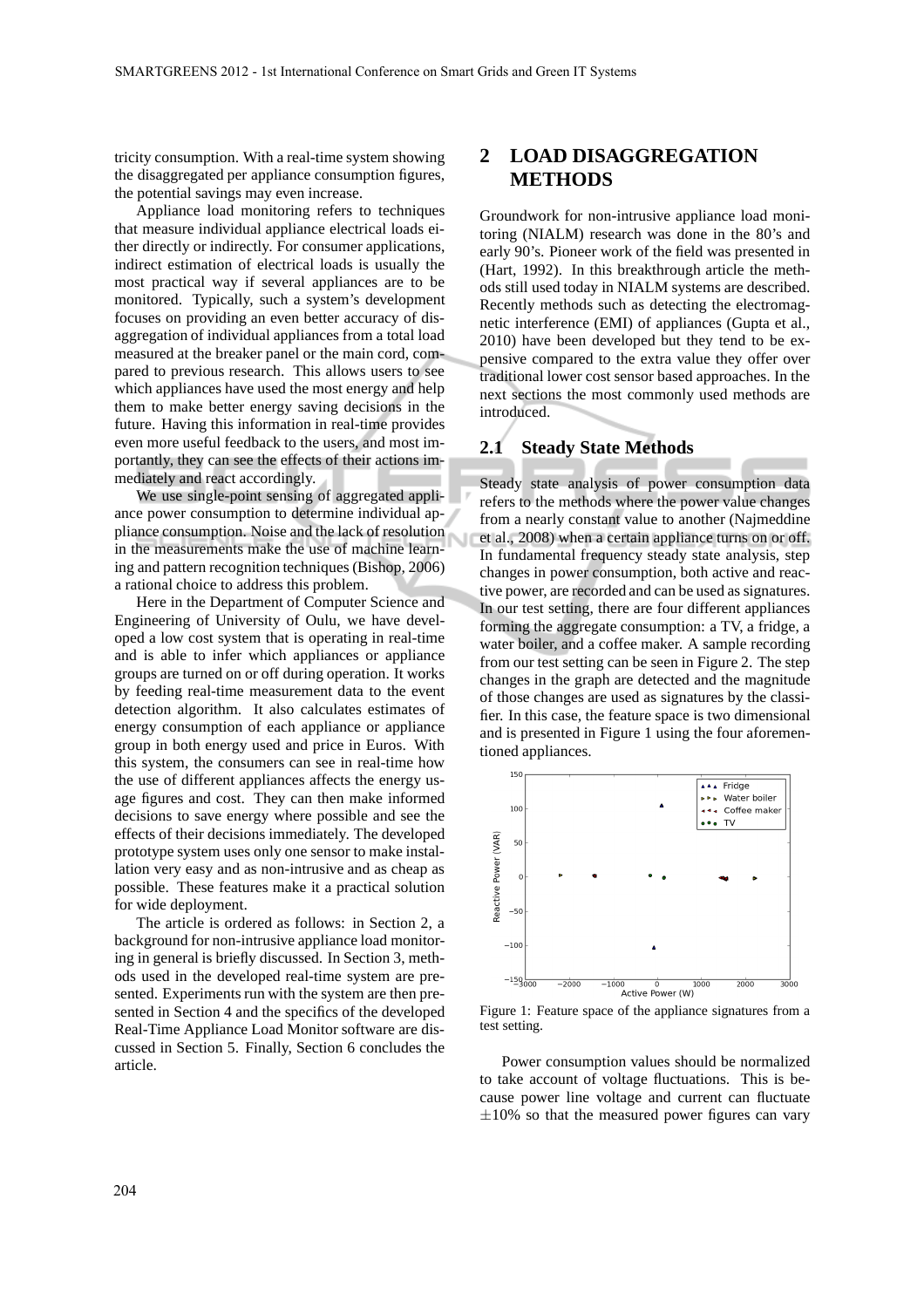as much as about  $\pm 20\%$ . Equation 1 can be used to calculate the normalized power values. The optimal value for β in the equation is different for different types of appliances, but typically, a value of two is used (Hart, 1992).

$$
P(t)_{Norm} = \left(\frac{230}{V(t)}\right)^{\beta}P(t). \tag{1}
$$

In addition to fundamental frequency signatures explained above, current harmonics can be used as signatures as well. This is because most appliances are not strictly linear and therefore produce detectable currents on the odd harmonic frequencies that differ from one appliance type to another. It might be possible, e.g., to differentiate between two small appliances that are too difficult to differentiate based only on power changes (Hart, 1992).

The found events are finally matched so that when a switch-off event of some appliance is found, the previous unmatched switch-on event of the same appliance is matched with it. The operation time of the appliance can then be determined from the time difference in timestamps of the events. The energy consumption estimate can be calculated based on the magnitude of change in the power value of the switchoff event (Pihala, 1998). The process is illustrated in Figure 2. In the figure,  $dP_1$  and  $dP_3$  are from one appliance and *dP*<sup>2</sup> and *dP*<sup>4</sup> are from another. The algorithm matches those corresponding events and estimates the energy used.



Figure 2: Event matching in real-time appliance load monitor.

### **2.2 Other Methods**

If higher frequency data is available, it is also possible to use transient state signatures to aid identification of appliances. Transients are of different shapes, depending on the mechanism they are produced (Leeb et al., 1995). Other transient classification criteria are their size, duration, time constants, or parametric

values in models of waveforms (Hart, 1992). Transients are only detectable during switch-on events and provide therefore less information than steady state methods. Switch-off events do not produce transients; thus, only switch-on events can be detected with transient methods (Hart, 1992).

A novel method to detect appliance use with a single sensor has been developed by Gupta (Gupta et al., 2010). It makes use of the electromagnetic interference (EMI) signals that are unique to each appliance. Others have used magnetic sensors, light intensity sensors, and microphones (Kim et al., 2009) to aid appliance identification. Also, a thermal camera has been used (Ho et al., 2011) in trying to estimate appliance usage.

All the above methods require more expensive and complex sensing hardware than the steady state fundamental frequency measurements. For practical domestic solutions, they might not yet be sensible options.

# **3 METHODS FOR THE REAL-TIME APPLIANCE LOAD MONITOR**

In this work, we focus on providing a real-time, low cost, and non-intrusive load monitoring system for consumer households. This has influenced the selection of the used hardware and load disaggregation algorithms.

Single point sensing was chosen to minimize intrusiveness of the system. The sensor we are using is  $Plogg<sup>1</sup>$ . It is a type of sensor that is plugged into an electric socket. This kind of sensor allows the development of a prototype system that can be later used as a basis for a system capable of monitoring a whole household. The sensor has a maximum sampling rate of 1Hz. This is enough if fundamental frequency steady state signatures are used, but does not allow the use of harmonics or transients as signatures.

Consumption values are fetched from the sensor every second. These consumption values are normalized according to Equation 1 to minimize distortion of voltage and then fed to the event detection algorithm. The event detection algorithm finds step changes in the consumption data and extracts the steady state signatures of those step changes. The event detection algorithm is presented in Algorithm 1. The real-time version of the algorithm differentiates from the offline version that was presented in (Hart, 1992) in one way. To operate in real-time, event signatures must be re-

<sup>1</sup>http://www.plogginternational.com/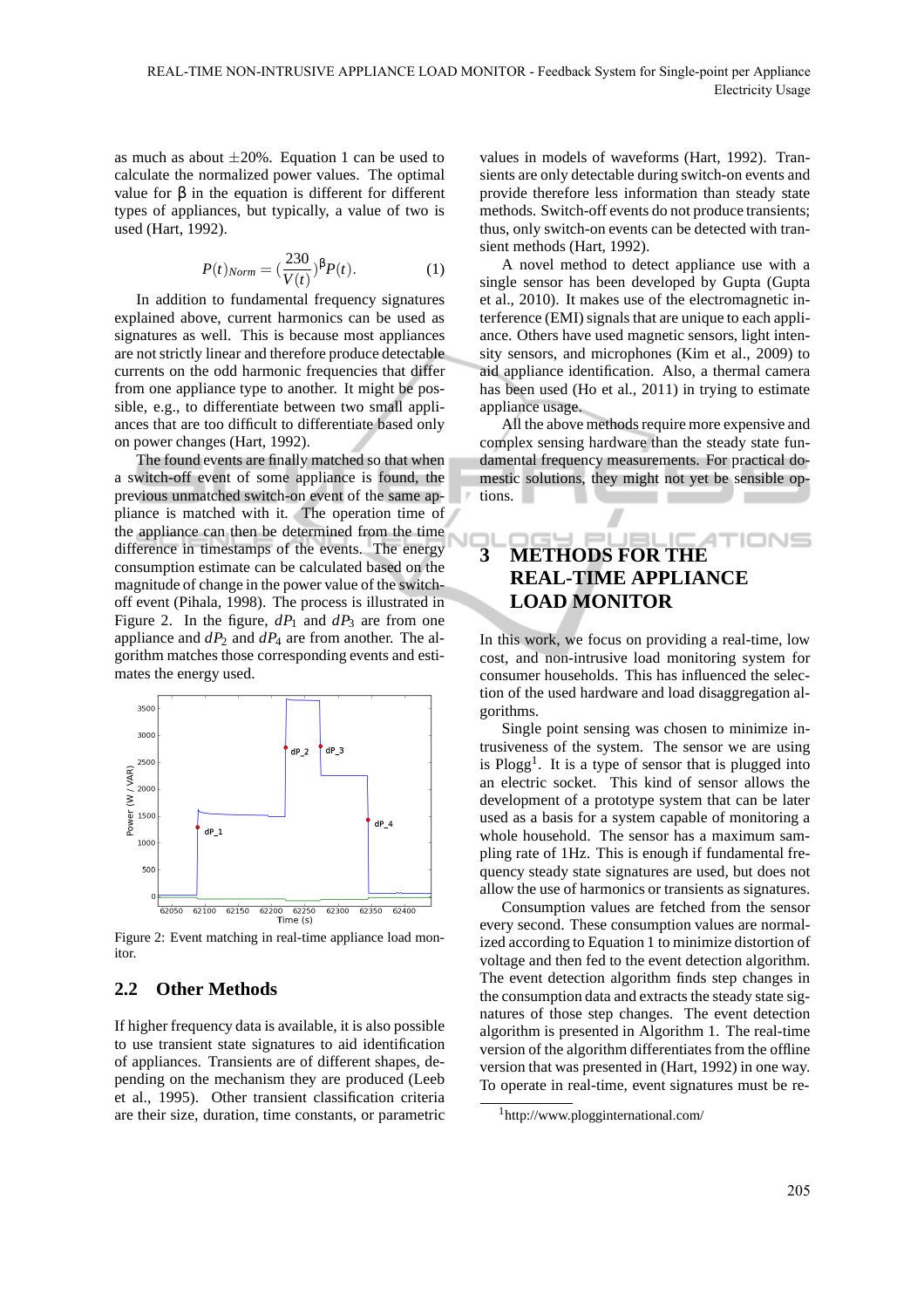**Algorithm 1:** Event detection algorithm for the Real-Time Appliance Load Monitor. In the algorithm, representation c stands for current sample, ws for window size, bl for baseline, th for threshold, and ls for the last stable baseline index.

```
while True do
  bl \leftarrow average(data[ls : (ls + ws)])if max|bl −data[ls : (ls+ws)]| < th then
    break
  end if
  ls \leftarrow ls + 1end while
while application running do
  if eventstarted = 0 then
    if |data[c]−bl| > th then
       eventstarted ← timestamp
       continue
    else
       bl \leftarrow average(data[ls : c])end if
  else
    if (c − event started) ≥ ws then
                                                 4N
 avg \leftarrow average(data[(c - ws): c]if max|avg−data[(c−ws) : c]| < th then
         if avg−bl > th then
            eventqueue ← (eventstarted,avg−bl)
            ls \leftarrow cend if

       end if
    end if
  end if
end while
```
corded right after the event has occurred. In comparison, the offline version takes averages of each steady states and uses the difference of two consecutive steady states as signatures. Switch-on events therefore are different in these two algorithms as we do not have time to take the average of the whole oncycle to calculate the switch-on signature. These signatures along with timestamps are then fed to a classifier that has been trained on data from the appliances or appliance groups that we are interested in. The classifier then identifies to which appliance the signature belong. It uses k-nearest neighbor algorithm (Duda et al., 2000) that finds the data point's nearest neighbors in training data in the feature space using Euclidean distance as a distance metric. The class for the data point is then chosen based on the majority vote of the nearest neighbors' classes. K's value of three was chosen based on the validation dataset to account for the greater variance compared to the offline algorithm and noise in the data while maximizing performance.

### **4 EXPERIMENTS**

A test environment was built in the coffee room of our department. One Plogg sensor was installed so that every appliance in the test setup drew its power from the socket where the sensor was plugged. In addition to that, an individual sensor was installed to each test appliance to obtain accurate reference data. There were four test appliances in the setup: a fridge, an old CRT TV, a water boiler and a twin coffee maker.

Test data were collected for a total of 27 days 11 hours. The collected data were then analyzed with an offline version of the software using the same load disaggregation algorithm as the real-time version of the software. A previously collected dataset with only one appliance in the setting at a time was used as training data. A minimum of seven on/off event pairs was collected for each appliance's training dataset. As fine tuning the algorithm was not the main research topic, the tests were only run with one set of configuration values. Threshold values of 65W/15VAR were used for the event detection triggering. A window length of three seconds was used for finding a new stable steady state after an event. These values were determined by experimenting with training data. In other work (Hart, 1992), 15W/15VAR has been used as a threshold. In this case, the measurement noise from TV made it impossible to use such a low threshold value. Thus, a higher threshold was selected based on the training data. Real power was found to more susceptible to noise than reactive power so higher threshold value was used for real power than for reactive power. A window size of three seconds was used (Hart, 1992). The effect of the threshold value used can be seen in Figure 3. With 15W/15VAR (3(a)) threshold there are tens of false events detected whereas with 65W/15VAR (3(b)) threshold only real events are detected.

From the tests, two performance measures were determined: first, energy use estimate, and second, event detection accuracy of each appliance. The test results are presented in Tables 1 and 2. The event detection accuracy is tabulated as a confusion matrix. The confusion matrix is based on the first two parts of the six part test data. As seen from the results, the event detection accuracy is excellent, whereas the energy consumption estimates could be better. A total of 382 events were detected in the analyzed dataset. Of those events, 367 of those events were correctly classified, which makes the overall event detection accuracy of 96.1% for the system. Energy consumption estimate accuracy varied from one appliance to another. The largest error is seen with the TV. It was noted that the hot plates of the coffee maker some-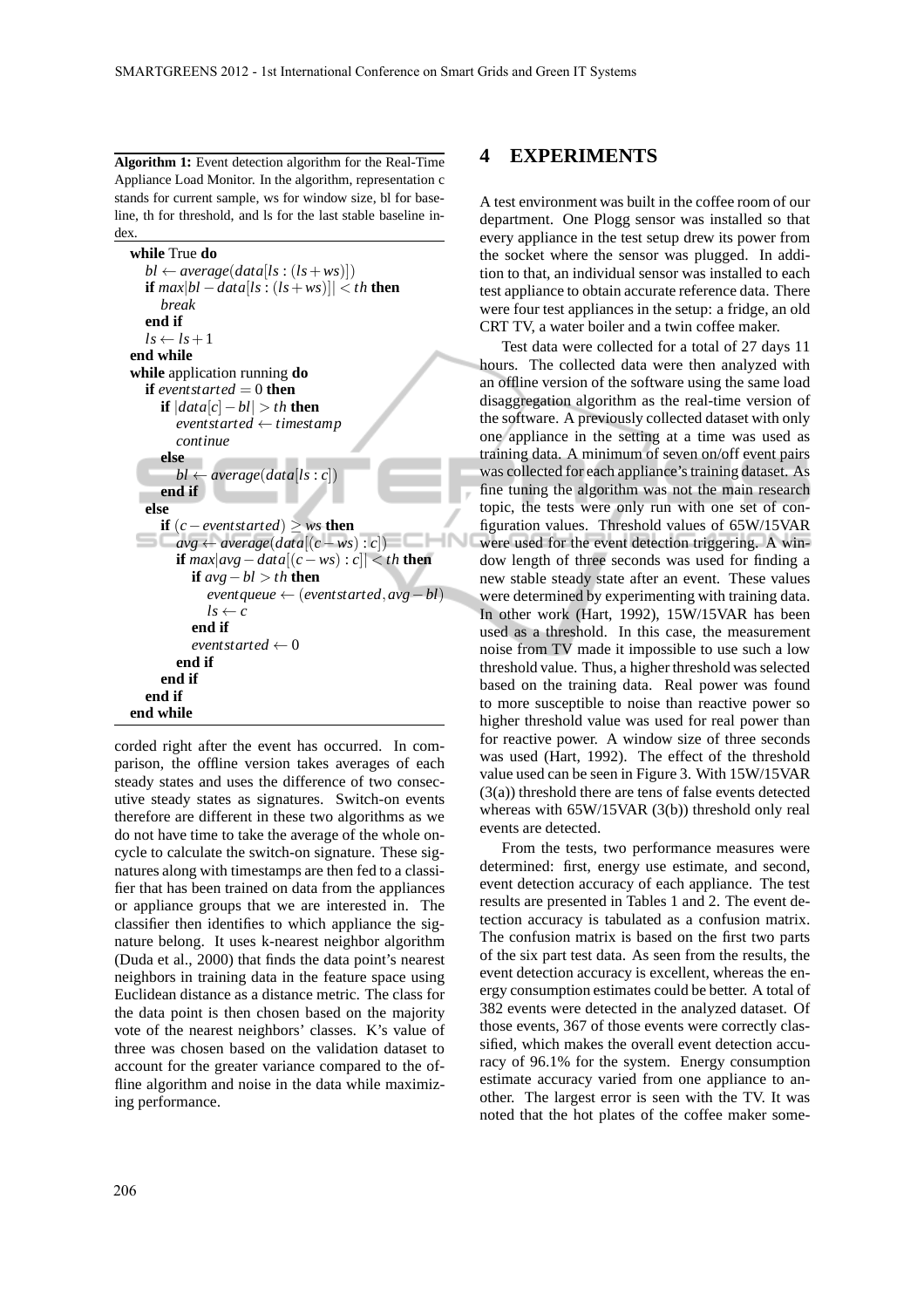

(b) Event detection with threshold 65W/15VAR Figure 3: Effect of threshold value selection on event detection.

times triggered an event that was classified to an event caused by the TV. The hot plates also account for most of the error in the coffee makers energy estimate. The coffee maker was sometimes left on for long periods of time and the hot plate consumption was not detected by the system. The total energy estimate was 11.3% lower than the actual consumption. Ignoring the TV, the overall energy estimate was 2.6% higher than the actual total consumption. The results are in line with other work in the field (Pihala, 1998).

The TV used in the test setting is extremely noisy and makes detection of other appliances harder. In Figure 3(a), this phenomena can be seen. The false events affect the energy estimates and also the detection accuracy, especially regarding the TV. Nevertheless, the appliance class detection accuracies of the other appliances remain high. The noise also makes it harder to accurately detect other appliances as finding a stable steady state before and after events is harder.

Also, the threshold value for event detection must be raised to avoid false alarms and therefore small ap-

Table 1: NIALM system energy consumption estimates.

| Appliance         | True consumption | Estimated consumption | Error-%  |
|-------------------|------------------|-----------------------|----------|
| Twin coffee maker | 10.54 kWh        | 8.24 kWh              | $-21.9%$ |
| Water boiler      | 20.59 kWh        | 22.11 kWh             | $+7.3%$  |
| <b>CRT TV</b>     | 13.90 kWh        | 5.44 kWh              | $-60.9%$ |
| Fridge            | 18.28 kWh        | 20.36 kWh             | $+11.4%$ |
| Total             | 63.31 kWh        | 56.14 kWh             | $-11.3%$ |
| Total without TV  | 49.42 kWh        | 50.70 kWh             | $+2.6%$  |

Table 2: NIALM system confusion matrix for the event detection algorithm. Each row represents the actual appliance class. Each column represents the predicted appliance class.

| Twin coffee maker |  | Fridge              | No event |
|-------------------|--|---------------------|----------|
|                   |  |                     |          |
|                   |  |                     |          |
|                   |  |                     |          |
|                   |  | 188                 |          |
|                   |  |                     |          |
|                   |  | Water boiler CRT TV |          |

pliances are undetectable. Additionally, one simultaneous event of two appliances was detected in the analyzed dataset. This was falsely classified as the algorithm does not take account for the possibility of simultaneous events.

# **5 REAL-TIME APPLIANCE LOAD MONITOR**

An application capable of showing the users in realtime the use of electrical appliances, called Real-Time Appliance Load Monitor, was developed. The base of the application was the NIALM algorithm, as described in Section 3. The application shows the current power consumption and also the total energy used while the application was running. In addition to this, for each appliance or appliance group, the application shows information of the current state of the appliance, its name, estimated consumption, total energy used and the cost of the energy used by the appliance. All detected events are shown in a text area at the bottom of the application. A screenshot of the developed application running on a Linux desktop computer can be seen in Figure 4.

The total power consumption value is shown at the top of the application in watts. This value is the raw data from the sensor on any given moment rounded to the nearest integer value for clarity. Below the power consumption value, a total energy used while the application was running is shown in kilowatthours (kWh). The value can be fetched directly from the sensor. An estimation of the cost of the total energy used is also shown next to the total energy used figure. A price of  $0.12 \in$  per kWh is used as an estimate. In the list of appliances, are all appliances that the system knows of.

In the appliance or appliance group section, there are five columns. In the first column, the current ap-